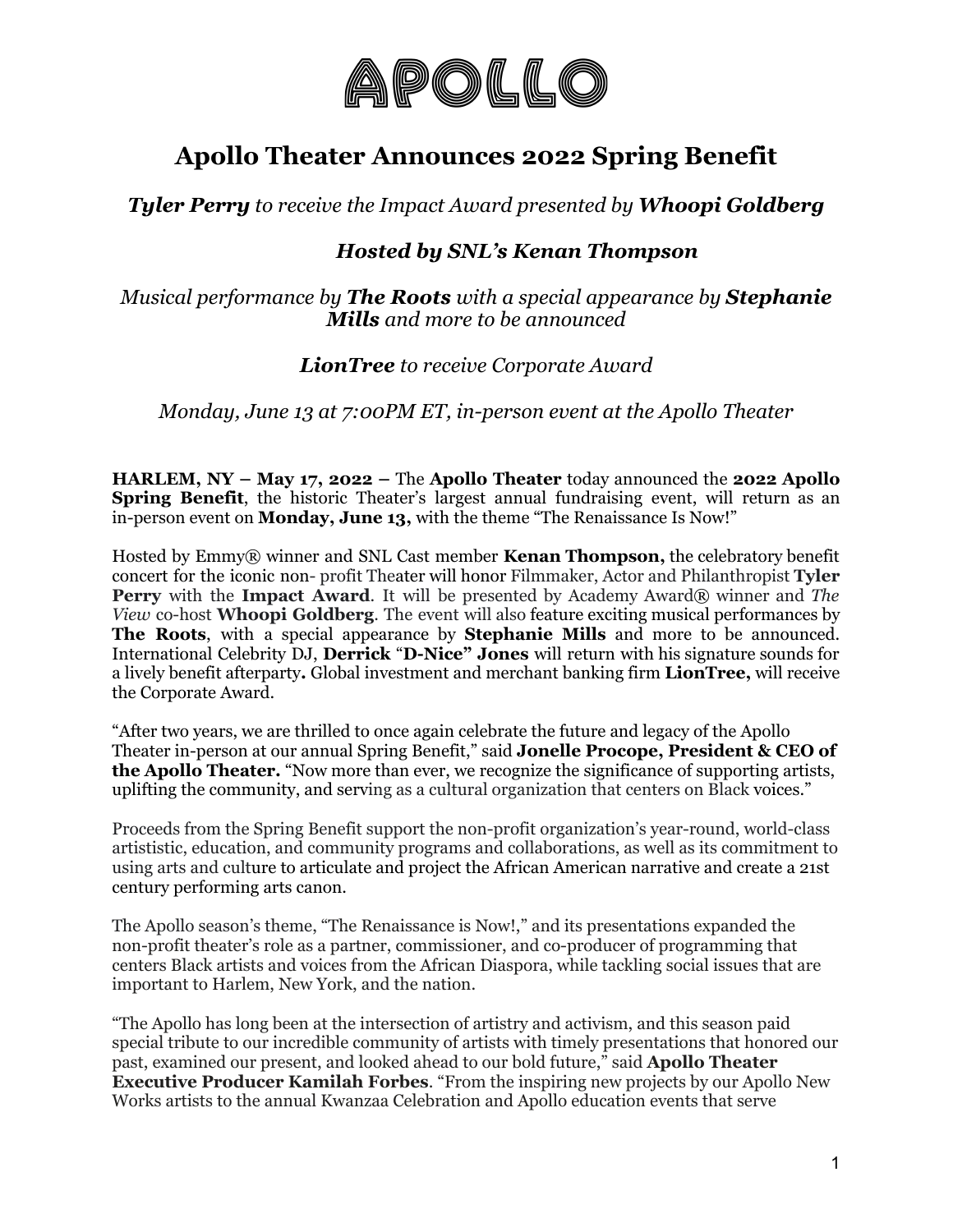

students across the city, both at the Apollo, in the community at large and on our digital platforms, we continue the Apollo's legacy in this time of renewal and renaissance."

The Apollo Spring Benefit begins with red carpet arrivals at 6:00 PM followed by the Benefit concert and awards ceremony at 7:00 PM. The evening will also include a post-performance party with a lounge created by celebrity event planner and Apollo Board Member Bronson van Wyck**.**

Additional details for the 2022 Spring Benefit including a full lineup of performers and special guests, will be announced at a later date. Visit [www.](http://www.apollotheater.org/)ApolloTheater.org for more information.

### **Tickets**

Tickets for the Apollo Spring Benefit are now on sale. To purchase Benefit tickets or to make a donation to the Apollo Theater, please email [special.events@apollotheater.org](mailto:special.events@apollotheater.org).

Proceeds from the Apollo Spring Benefit support the Theater's year-round performing arts programming, innovative education initiatives, and community programs.

For more information, visit [www.](http://www.apollotheater.org/)ApolloTheater.org

### **Leadership**

*Event Chairs:* Kwanza Jones and José E. Feliciano Pam and Jon Henes Pat and Al Zollar

### *Honorary Chairs:*

Angela Bassett and Courtney Vance Taraji P. Henson Susan Kelechi Watson Tonya Lewis Lee and Spike Lee Phylicia Rashad LaTanya Richardson Jackson and Samuel L. Jackson Pauletta and Denzel Washington

### *Premier Sponsors:*

BNY Mellon SUPERCHARGED by Kwanza Jones

### **Support**

The Apollo's 2022-23 season is made possible by leadership support from Coca-Cola, Accenture, Bloomberg Philanthropies, Citi, the Sherman Fairchild Foundation, the Ford Foundation, the Howard Gilman Foundation, the Jerome L. Greene Arts Access Fund in the New York Community Trust, HBO, and the Andrew W. Mellon Foundation.

Public support for the Apollo Theater is provided by the National Endowment for the Arts, the New York State Council on the Arts with the support of Governor Kathy Hochul and the New